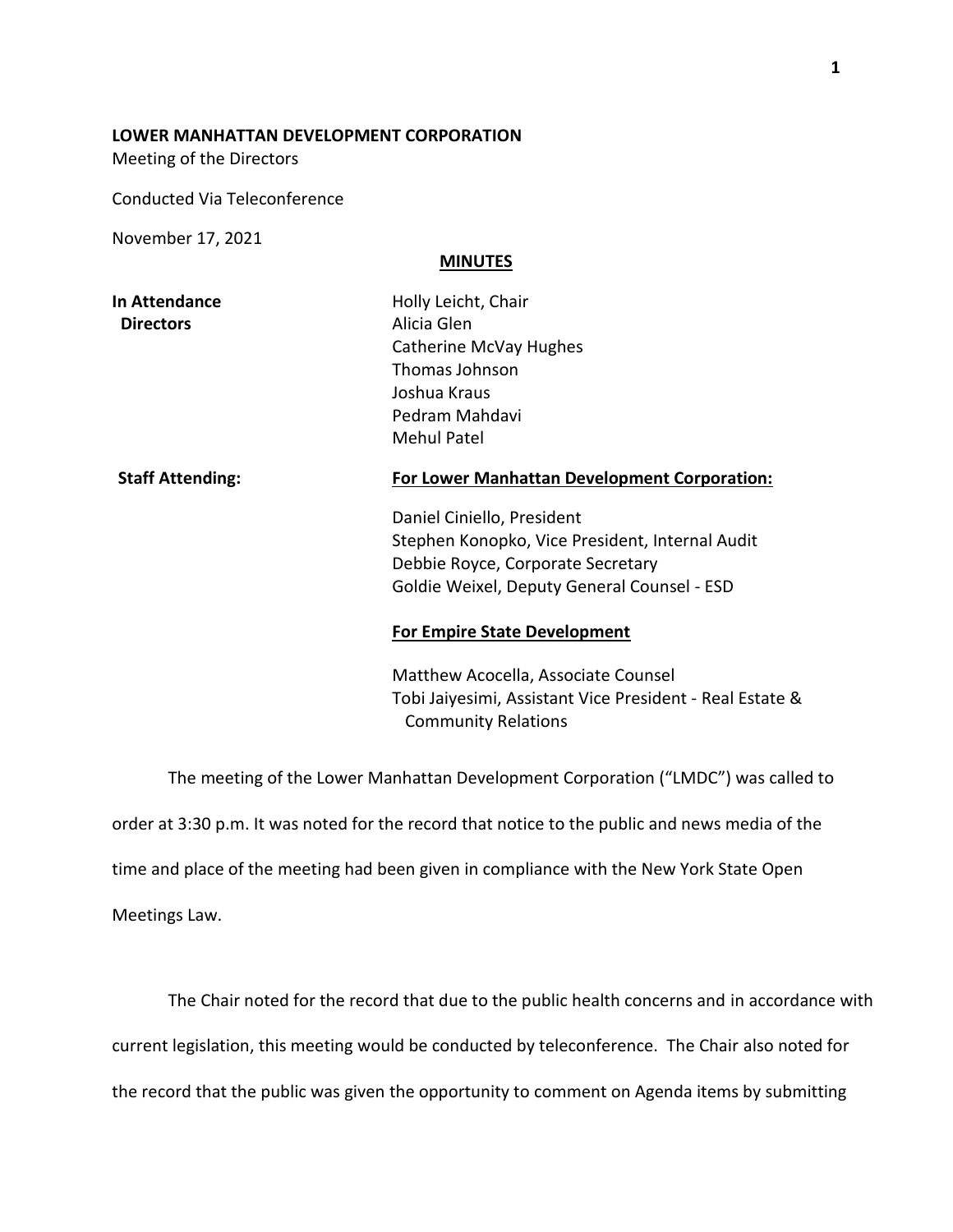written comments on or before 12:00 p.m. yesterday to publiccoment@renewnyc.com. The Chair further noted that seventeen (17) comments were received which were distributed to the Directors and were posted on the LMDC website with all of today's Board material.

Before beginning with the substantive portion of the meeting the Chair asked the Directors whether anyone had any potential conflicts of interest with respect to any of the items on the proposed Agenda.

Hearing no conflicts, the Chair called for a motion to approve the Minutes of the Directors' meeting of March 31, 2021. Noting no corrections, and upon motion duly made and seconded, the following resolution was unanimously adopted:

Approval of Minutes

RESOLVED, that the Minutes of the meeting of the Corporation held on March 31, 2021, as presented to this meeting, are hereby approved and all actions taken by the Corporation's employees, officers or Directors in furtherance of the matters referred to therein are hereby ratified and approved as actions of the Corporation.

\_\_\_\_\_\_\_\_\_\_\_\_\_\_\_\_\_\_\_\_\_\_\_\_\_\_\_\_\_\_\_\_\_\_\_\_\_\_\_\_\_\_\_\_\_\_\_\_\_\_\_\_\_\_\_\_\_\_\_\_\_\_\_\_\_\_\_\_\_\_\_\_\_\_\_\_\_\_

\* \* \*

The Chair then called on Director McVay Hughes to provide the Corporation's Audit and

Finance Committee Report on behalf of Committee Chair, Director Johnson, for the Directors'

information.

Director McVay Hughes noted that the Committee recently met to review the material

that is being presented at today's meeting.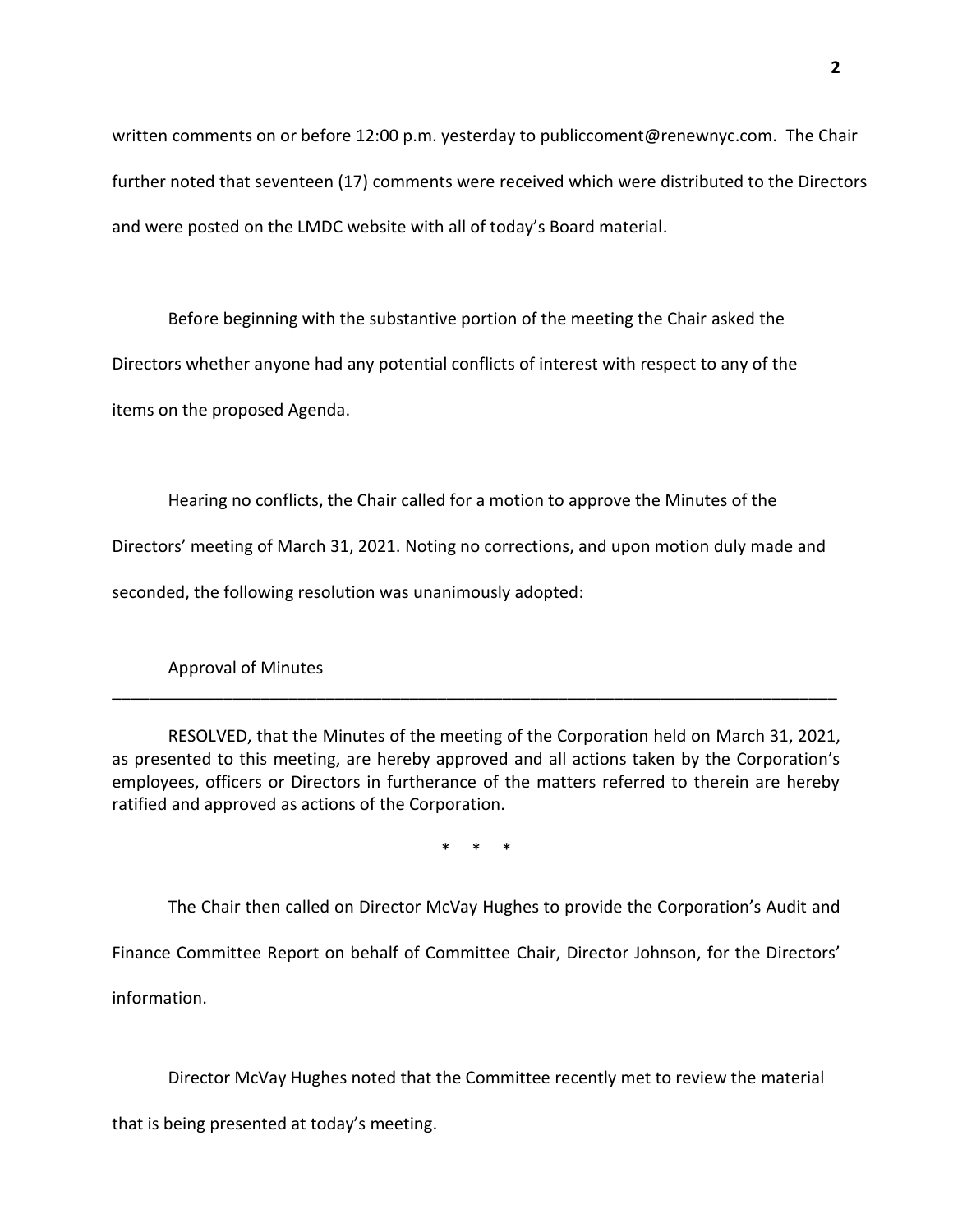Director McVay Hughes explained that the Committee briefly discussed the three items authorized through LMDC's Emergency Contract Authorization Policy regarding the office space extension and the City and State Affordable Housing Programs which will be presented for ratification at this meeting and that it supports the ratification by the full Board.

Director McVay Hughes stated that the Committee reviewed the LMDC administrative budget variance report that reflected spending through September 2021 and noted that spending was slightly less than the approved budget for the first half of this fiscal year.

It was also noted that the Committee reviewed and discussed the proposed action plan amendments that would keep available funds from completed or fully funded activities to the affordable housing activity for use by the City of New York Housing Preservation and Development for ongoing NYCHA property renovations and it also reviewed and discussed the funding request for the three qualified legal counsel contracts.

Director McVay Hughes advised the Committee received updates on Site Five and discussed the proposed Modified General Project Plan and related actions described in the materials and fully supports the requested approvals by the full Board.

Lastly, it was noted the Committee met with a representative from EFPR Group, LMDC's external auditor to discuss their most recent annual audit and the results and it was further noted that there were no issues or concerns identified during its annual audit. Director McVay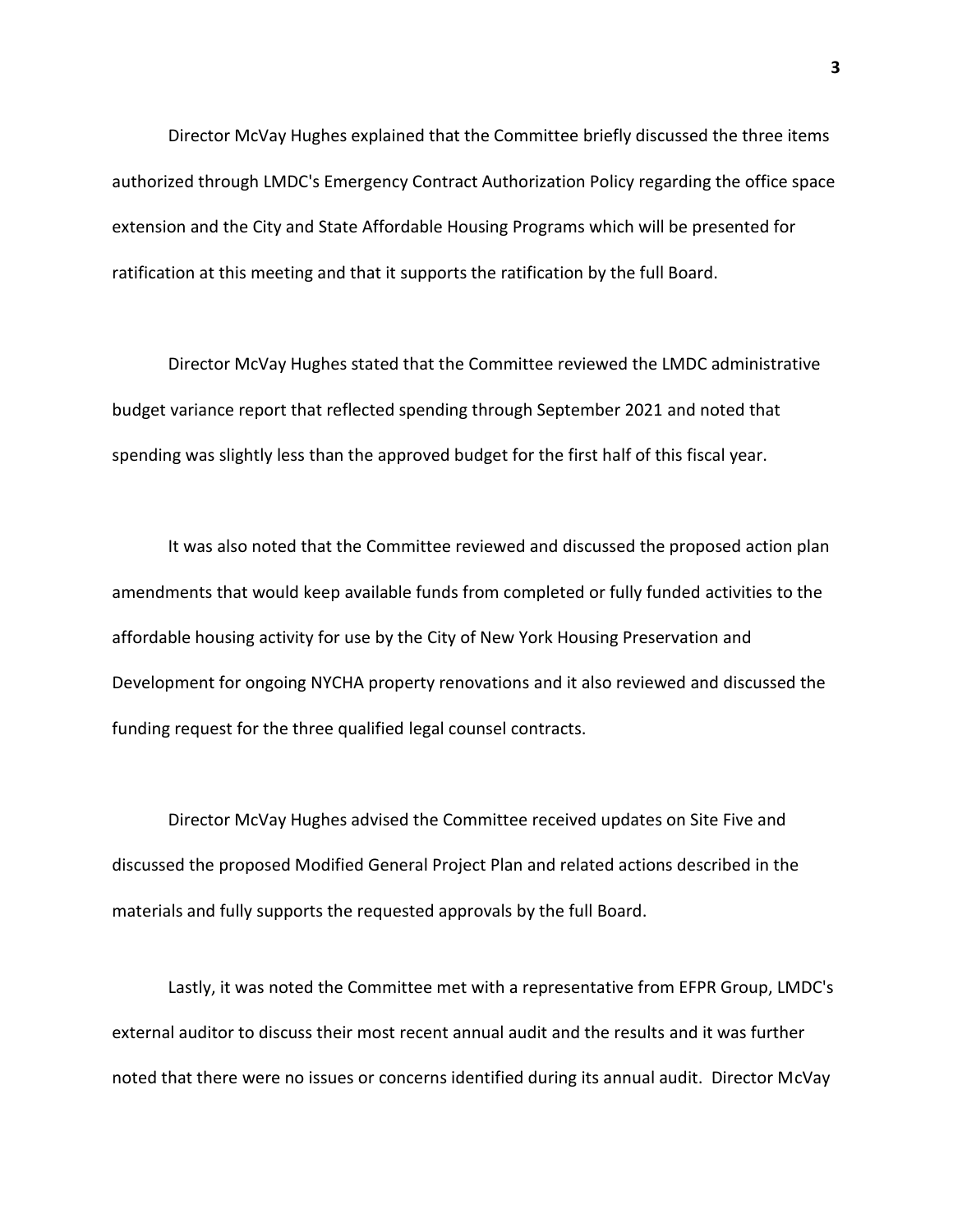Hughes also noted that the Committee met with the Corporation's Internal Auditor and that no significant issues were identified through ongoing internal audits.

The Chair thanked Director McVay Hughes for the Committee Report then called on Mr. Ciniello to present the Administrative items on the Agenda.

Mr. Ciniello then presented requests for ratification of three emergency actions taken by LMDC staff, and which were approved by the LMDC Chair and the Finance Committee in accordance with LMDC's emergency authorization policy. Mr. Ciniello first presented a request that the Board ratify the Amendment and Extension of LMDC's Office Space Agreement.

Following a full presentation of the item and hearing no response to a call for questions

or comments from the Directors, upon motion duly made and seconded, the following

Resolution was unanimously adopted:

Ratification of Office Space Contract Amendment

RESOLVED, that the Corporation is hereby authorized to amend its agreement with The Counsel of State Governments, LTD. (CSG) for use of a portion of its office space located at 22 Cortlandt Street, 22nd Floor, as described in the materials presented to this meeting; and be it

\_\_\_\_\_\_\_\_\_\_\_\_\_\_\_\_\_\_\_\_\_\_\_\_\_\_\_\_\_\_\_\_\_\_\_\_\_\_\_\_\_\_\_\_\_\_\_\_\_\_\_\_\_\_\_\_\_\_\_\_\_\_\_\_\_\_\_\_\_\_\_\_\_\_\_\_\_\_

FURTHER RESOLVED, that such agreement shall be extended for a 15-month term, commencing July 15, 2021 for an additional \$124,000, to an amount not to exceed \$245,400, with a six month option, as described in the materials presented to this meeting; and be it

FURTHER RESOLVED that the expenditures approved hereby shall be allocated from the Corporation's Fiscal Year End (FYE) 2022 Administration Budget and the anticipated FYE 2023 Budget; and be it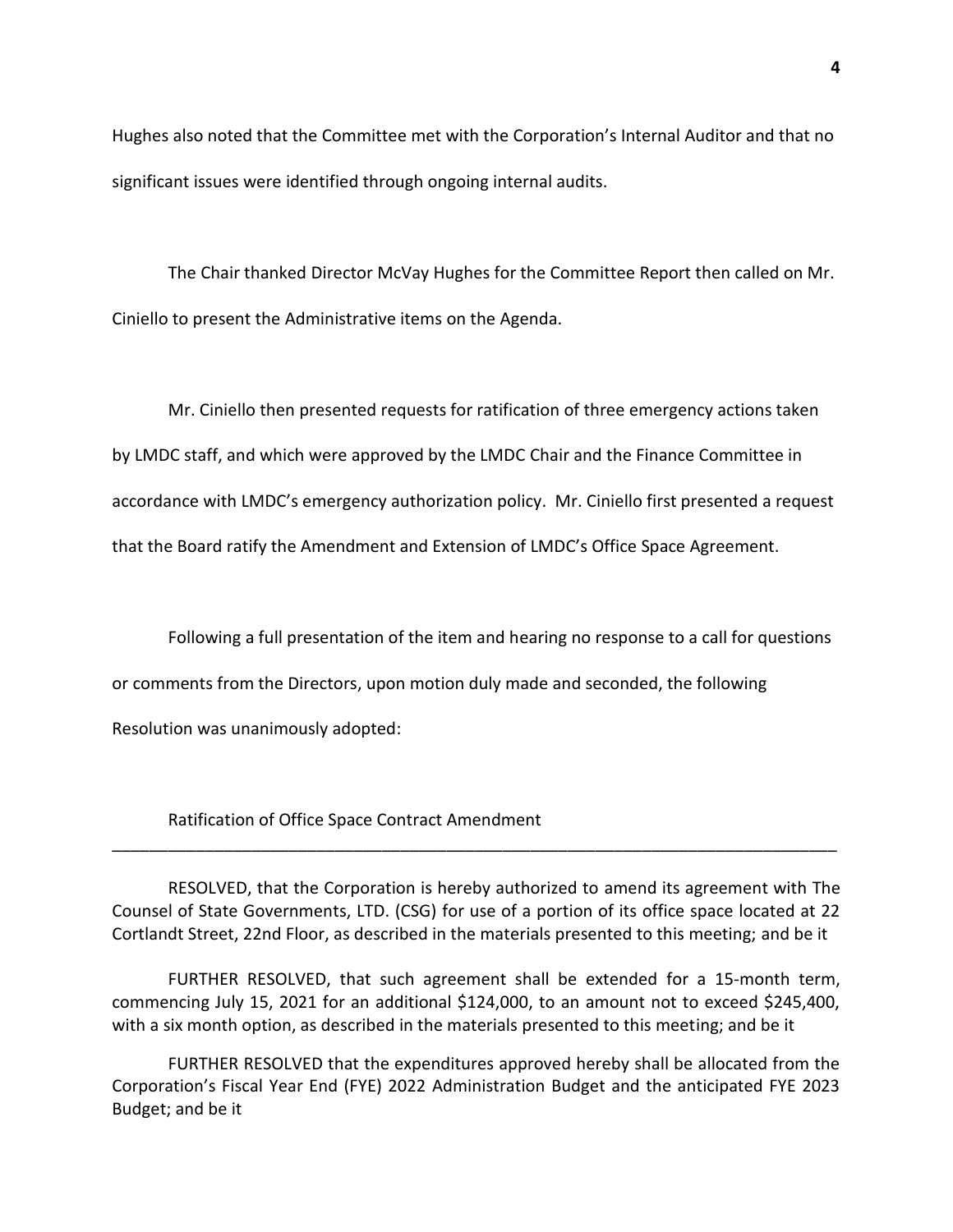FURTHER RESOLVED, that the proper officers of the Corporation are hereby authorized to take any such action and to execute such instruments as may be necessary or appropriate to effect the foregoing.

FURTHER RESOLVED, that all such actions previously taken in furtherance of the foregoing by the Corporation's employees, Officers or Directors are hereby ratified and approved in all respects.

**\* \* \***

Mr. Ciniello then presented a request to ratify the Final Action Plan Amendment and City of New York Department of Housing and Preservation and Development Subrecipient Agreement Amendment. Mr. Ciniello explained that this action was taken between LMDC Board Meetings so that the renovation work could commence as soon as possible.

Chair Leicht asked Mr. Ciniello to clarify that this action is to amend the subrecipient agreement, but not an increase of the contract's dollar amount.

Mc. Ciniello confirmed that this item would approve a change in scope to include five (5) additional NYCHA properties to the scope of work.

Hearing no response to a call for further questions or comments from the Directors, upon motion duly made and seconded, the following Resolution was unanimously adopted: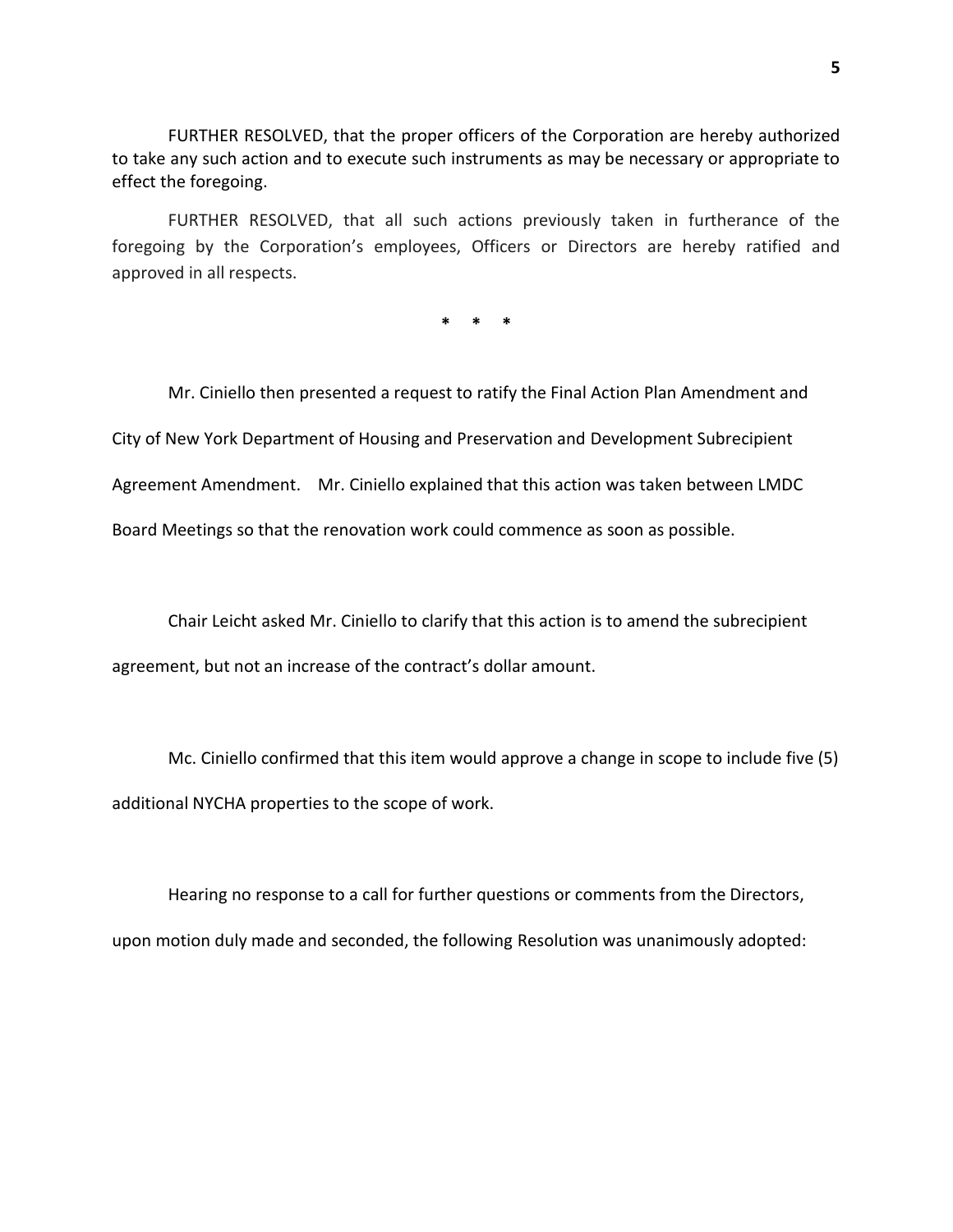Ratification of Final Action Plan Amendment and City of New York Department of Housing Preservation and Development Subrecipient Agreement Amendment

\_\_\_\_\_\_\_\_\_\_\_\_\_\_\_\_\_\_\_\_\_\_\_\_\_\_\_\_\_\_\_\_\_\_\_\_\_\_\_\_\_\_\_\_\_\_\_\_\_\_\_\_\_\_\_\_\_\_\_\_\_\_\_\_\_\_\_\_\_\_\_\_\_\_\_\_\_\_

RESOLVED, that the Corporation is hereby authorized to amend the Final Action Plan and its subrecipient agreement with the City of New York Department of Housing Preservation and Development to expand the scope of Affordable Housing projects, as described in the materials presented to this meeting; and be it

FURTHER RESOLVED, that the scope changes approved hereby shall be funded through the existing contract by way of the Final Action Plan; and be it

FURTHER RESOLVED, that the officers of the Corporation are hereby authorized to take any such action and to execute such instruments as may be necessary or appropriate to effect the foregoing; and be it

FURTHER RESOLVED, that all such actions previously taken in furtherance of the foregoing by the Corporation's employees, Officers or Directors are hereby ratified and approved in all respects.

\* \* \*

Next, Mr. Ciniello presented a request to ratify the authorization for funding in an amount not to exceed \$110,000 to New York State Homes and Community Renewal ("HCR") for preliminary and other audit work necessary to create a scope, cost, and schedule for possible weatherization improvements to five (5) affordable housing properties in lower Manhattan.

Following the full presentation and hearing no comments from the Directors, upon motion duly made and seconded, the following Resolution was unanimously adopted: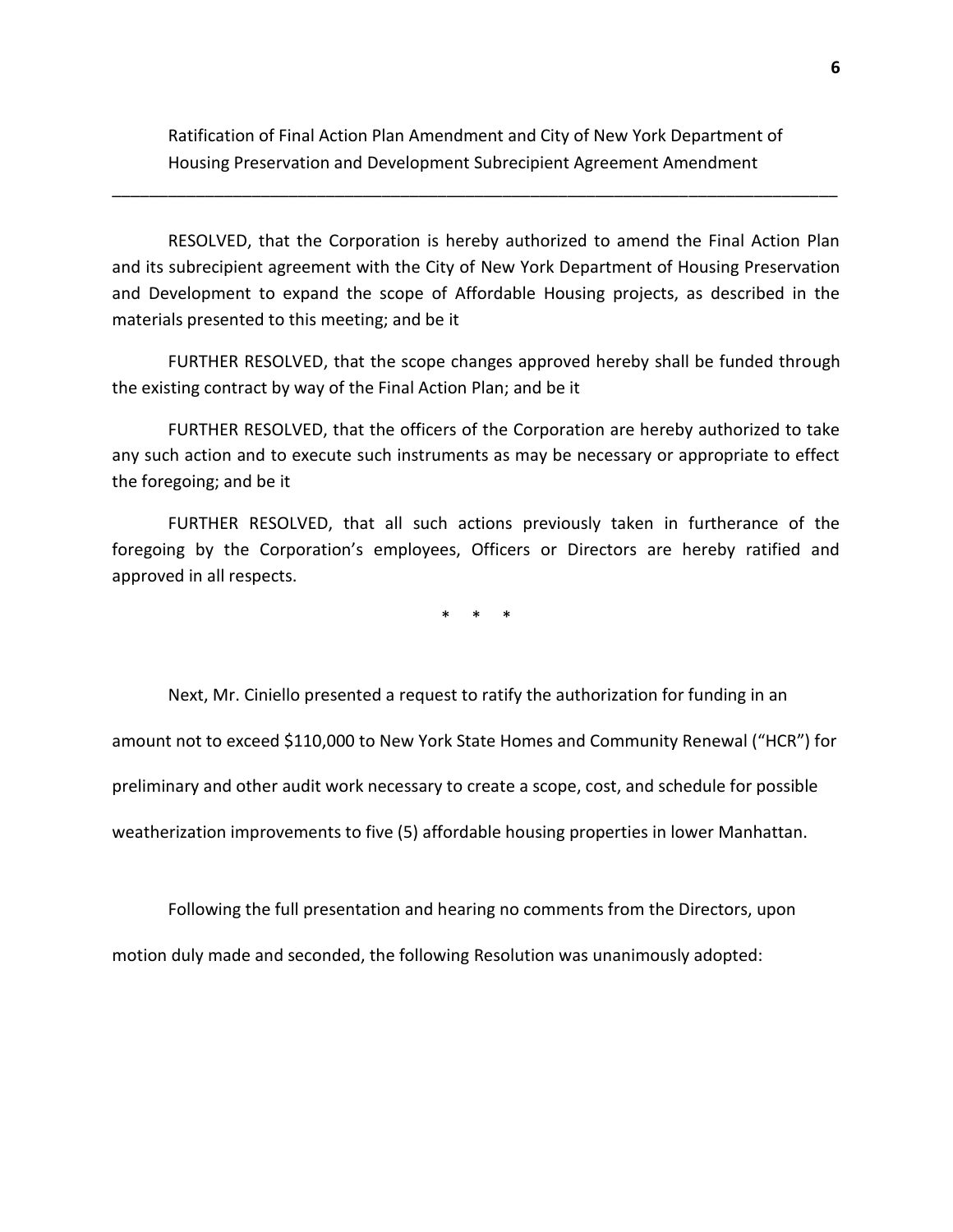Ratification of New York State Homes and Community Renewal Funding Authorization

RESOLVED, that the Corporation is hereby authorized to execute a subrecipient agreement with New York State Homes and Community Renewal for preliminary and other audit work necessary to determine a detailed scope, cost and schedule for possible weatherization improvements to five affordable housing properties in lower Manhattan in an amount not to exceed \$110,000, as described in the materials presented to this meeting; and be it

\_\_\_\_\_\_\_\_\_\_\_\_\_\_\_\_\_\_\_\_\_\_\_\_\_\_\_\_\_\_\_\_\_\_\_\_\_\_\_\_\_\_\_\_\_\_\_\_\_\_\_\_\_\_\_\_\_\_\_\_\_\_\_\_\_\_\_\_\_\_\_\_\_\_\_\_\_\_

FURTHER RESOLVED, that the expenditures approved hereby shall be allocated from funds included in the Affordable Housing allocation in the Final Action Plan; and be it

FURTHER RESOLVED, that the proper officers of the Corporation are hereby authorized to take any such action and to execute such instruments as may be necessary or appropriate to effect the foregoing; and be it

FURTHER RESOLVED, that all such actions previously taken in furtherance of the foregoing by the Corporation's employees, Officers or Directors are hereby ratified and approved in all respects.

\* \* \*

The Chair then called on Mr. Ciniello to present the two Funding Authorization Request items on the Agenda.

Mr. Ciniello presented a request to amend Partial Action Plan 10, the Final Action Plan,

and increase the City of New York Housing Preservation and Development Agreement amount.

He explained that this item relates to the emergency action taken regarding the HPD contract.

He further explained that the purpose of this request is to authorize to submit for public

comment and review by the U.S. Department of Housing and Urban Development a proposal to

amend activities in Partial Action Plan 10 and the Final Action Plan for the purpose of

transferring up to \$1,180,000 of funds that are available, to the Affordable Housing Activity.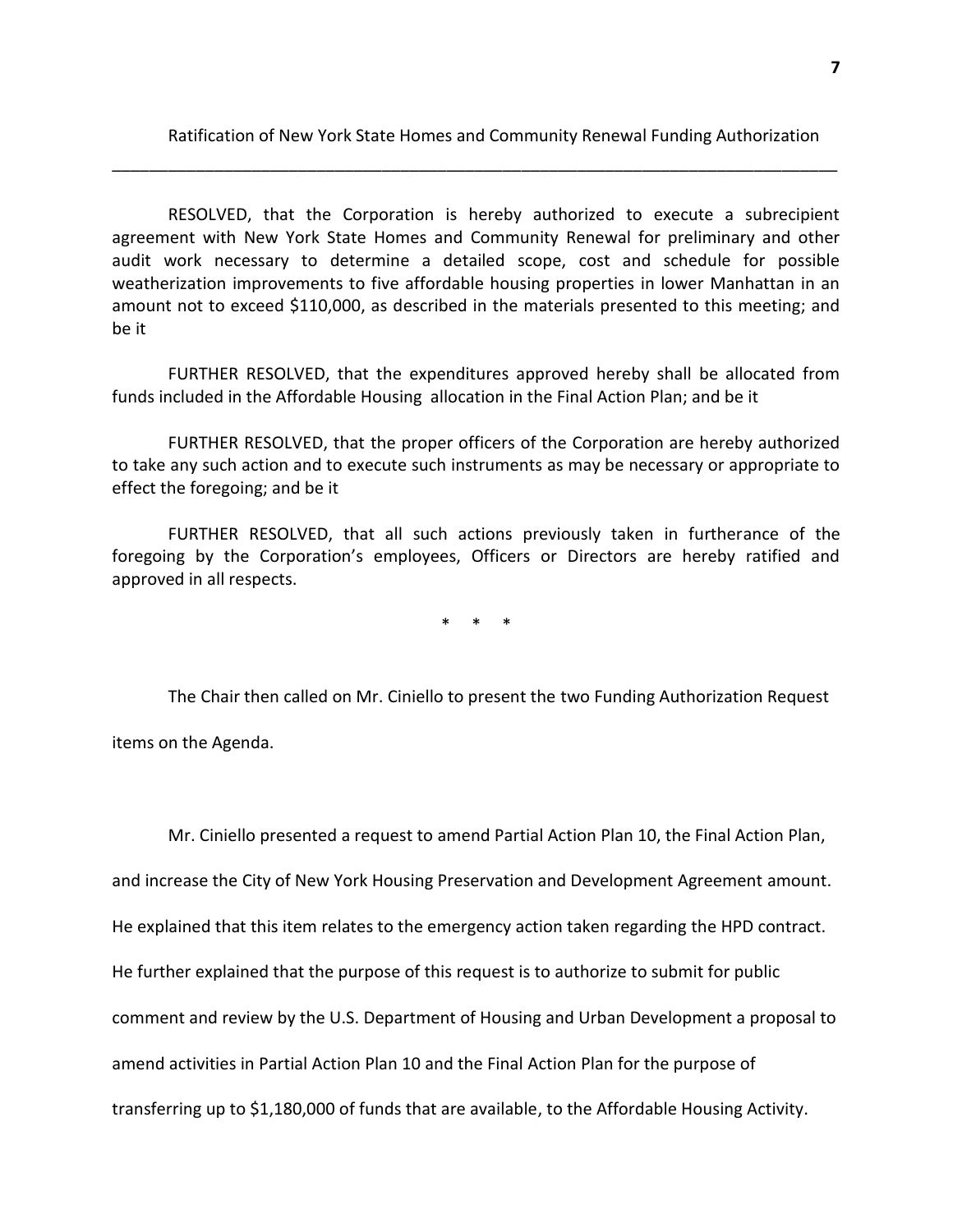Mr. Ciniello explained that this would allow LMDC to increase funding available in the

City of New York Housing Preservation department contract for the completion of ongoing

rehabilitation work on NYCHA properties.

In response to a question from Chair Leicht regarding the scope of work covered by

these funds for NYCHA, Mr. Ciniello explained that the funds would cover floor restoration work

and painting at five (5) NYCHA properties.

Hearing no further questions or comments from the Directors, upon motion duly made

and seconded, the following Resolution was unanimously adopted:

Authorization to Amend Partial Action Plan 10 and the Final Action Plan and Increase the City of New York Department of Housing Preservation and Development Agreement Authorization

RESOLVED, that the Corporation is hereby authorized to amend Partial Action Plan 10 and the Final Action Plan to the extent necessary, by reducing residual allocations in the East River Waterfront Esplanade and Piers, Chinatown Projects, Transportation Improvements, Neighborhood Parks and Open Spaces and West Thames Street Bridge activities, and increasing the Affordable Housing activity from \$12,800,000 to \$13,980,000, as described in the materials presented to this meeting; and be it

\_\_\_\_\_\_\_\_\_\_\_\_\_\_\_\_\_\_\_\_\_\_\_\_\_\_\_\_\_\_\_\_\_\_\_\_\_\_\_\_\_\_\_\_\_\_\_\_\_\_\_\_\_\_\_\_\_\_\_\_\_\_\_\_\_\_\_\_\_\_\_\_\_\_\_\_\_\_

FURTHER RESOLVED, that the Corporation is hereby authorized to increase the City of New York Department of Housing Preservation and Development subrecipient agreement authorization by an amount up to \$1,075,000, to an amount not to exceed \$13,755,000 as described in the materials presented to this meeting; and be it

FURTHER RESOLVED, that the proper officers of the Corporation are hereby authorized to submit for public comment and review by the federal Department of Housing and Urban Development ("HUD") the Amended Action Plans, as may be required; and be it

FURTHER RESOLVED, that the President of the Corporation or his designee shall be authorized to make such changes to the Amended Action Plans as may be necessary or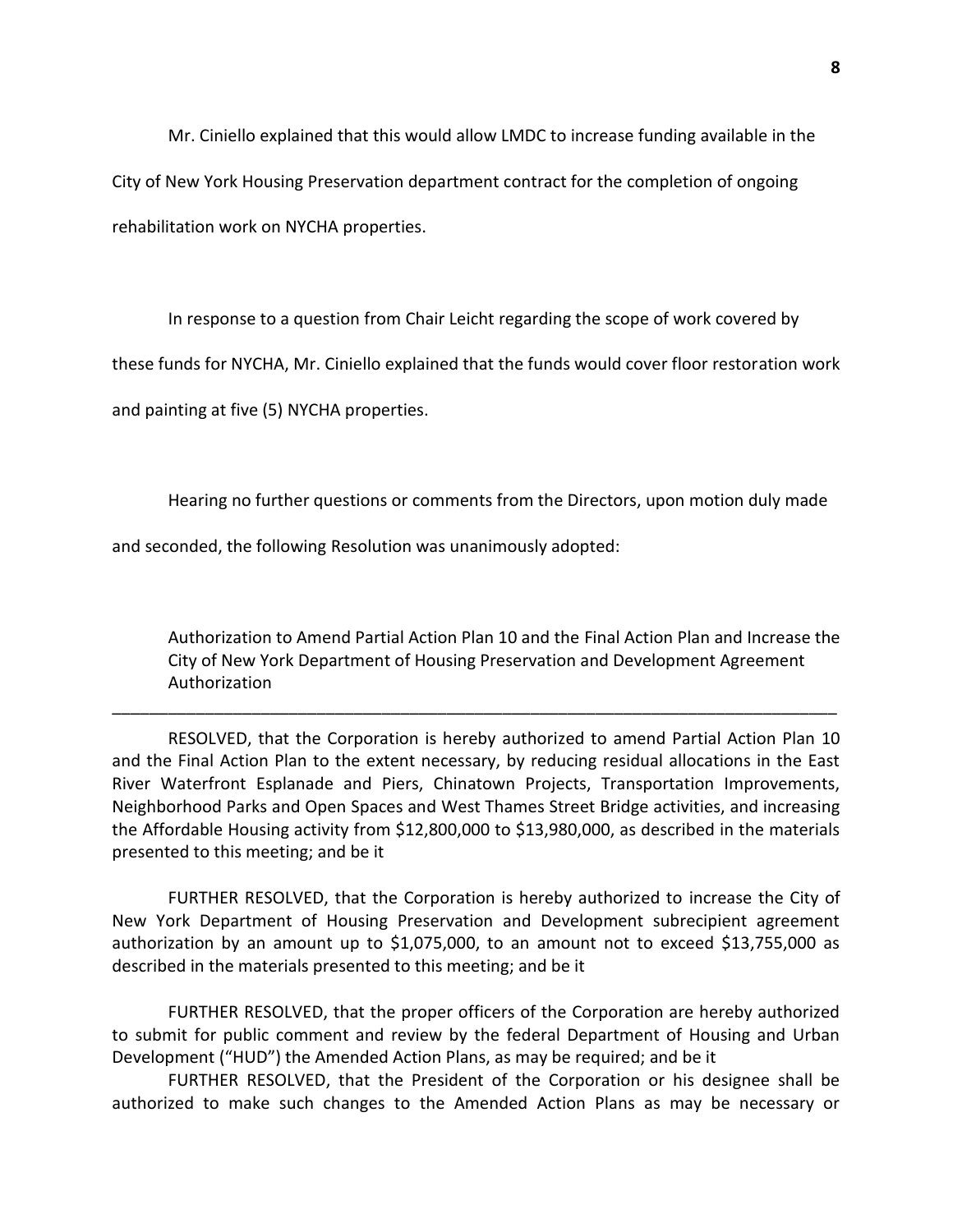appropriate to comport with applicable HUD requirements and to reflect any public comments solicited and received thereon; and be it

FURTHER RESOLVED, that all such actions previously taken in furtherance of the foregoing by the Corporation's employees, Officers or Directors are hereby ratified and approved in all respects.

FURTHER RESOLVED, that the proper officers of the Corporation are hereby authorized to take any such action and to execute such instruments as may be necessary or appropriate to effect the foregoing.

\* \* \*

Mr. Ciniello next presented a request to amend and extend the Pre-Qualified Legal Counsel Services Contracts for legal work related to World Trade Center Site 5. Mr. Ciniello explained that this item would increase the value of the contract for legal counsel, and invited Goldie Weixel, Acting General Counsel of Empire State Development ("ESD"), to provide further explanation and comment.

Ms. Weixel explained that this item would extend contracts with one or more counsel on ESD's pre-qualified counsel list through December 2023, and would increase the contract value by up to an additional \$2,450,000 for all legal services in the aggregate. Ms. Weixel explained that this authorization would allow LMDC to continue to use pre-qualified firms, including but not limited to Carter Ledyard & Milburn LLP and Venable LLP for environmental, real estate, and land use services related to World Trade Center Site, particularly with respect to work related to Site 5.

In response to a question from Director Glen, Ms. Weixel and Tobi Jaiyesimi, World Trade Center Site 5 Project Manager at ESD, explained that LMDC does not advance any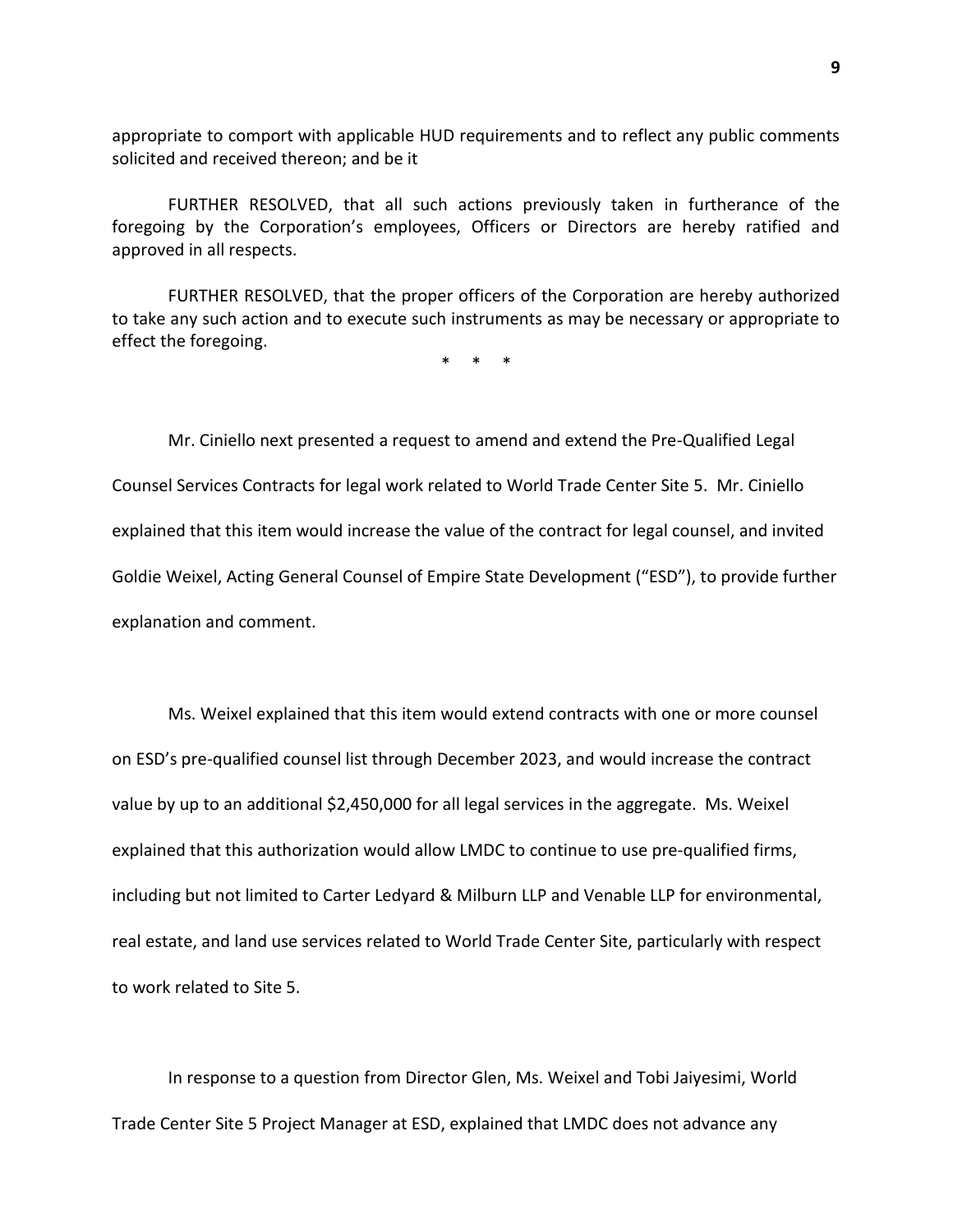payment for these legal expenses, as most if not all of the work is paid directly from an imprest

account funded by the conditionally-designated developer.

Hearing no further questions or comments from the Directors, upon motion duly made

and seconded, the following Resolution was unanimously adopted:

Authorization to Amend and Extend the Pre-Qualified Legal CounselServices Contracts

RESOLVED, that the amount of the Corporation's expenditures authorized under the agreements and amendments with one or more law firms on the Empire State Development Pre-Qualified Counsel List shall increase by \$2,450,000, to an amount not to exceed \$6,850,000 in the aggregate, and the term of such agreements shall be extended through December 31, 2023, as described in the materials presented to this meeting; and be it

FURTHER RESOLVED, that the expenditures approved herebyshall be allocated from funds included in the appropriate LMDC FYE 2022 and anticipated FYE 2023 Administrative Budgets, relevant Partial Action Plans, or funds paid by the World Trade Center Site 5 developer; and be it

FURTHER RESOLVED, that the proper officers of the Corporation are hereby authorized to take any such action and to execute such instruments as may be necessary or appropriate to effect the foregoing; and be it

FURTHER RESOLVED, that all such actions previously taken in furtherance of the foregoing by the Corporation's employees, Officers or Directors are hereby ratified and approved in all respects.

\* \* \*

The Chair then called on Ms. Jaiyesimi to present the action item related to World Trade

Center Site 5.

Ms. Jaiyesimi explained that the Directors were being asked to take the following seven

(7) actions with respect to the World Trade Center site, and Site 5 in particular: (1) adopt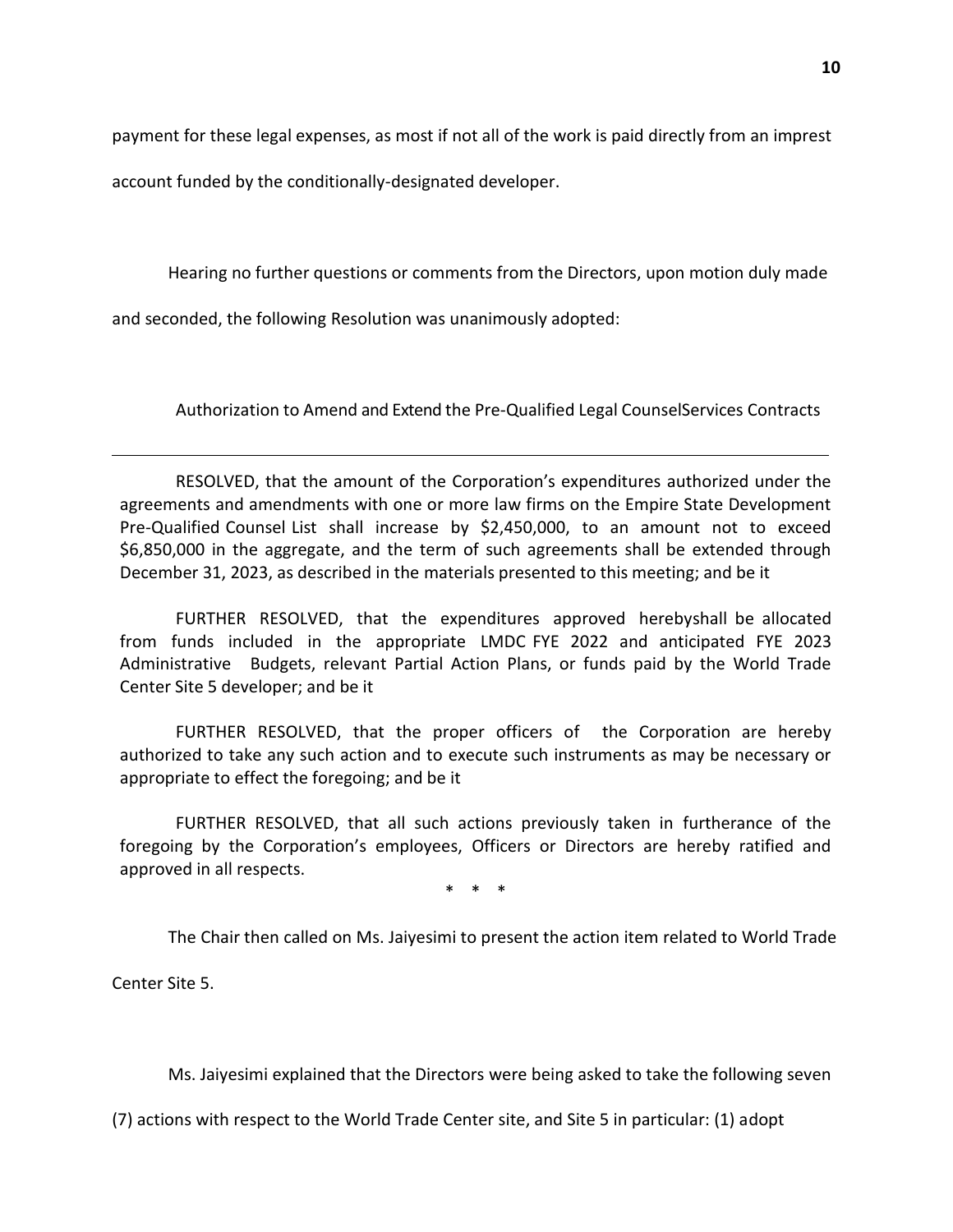Modifications to the World Trade Center Memorial and Cultural Program Land Use Improvement and Civic Project Plan, to allow for mixed-use development, including residential, fitness, and community facility space, in addition to the already approved commercial use; (2) override applicable Local Zoning Regulations to effectuate the proposed modifications; (3) authorize staff to hold a public hearing on the proposed modifications; (4) accept the proposed Environmental Assessment of the proposed modifications; (5) approve Findings of No Significant Impact, pursuant to the National Environmental Policy Act; (6) make a Determination of Non-Significance, pursuant to the New York State Environmental Quality Review Act; and (7) authorize acceptance of public comments on the above.

Ms. Jaiyesimi explained that these actions launch the public review and approvals process for the proposed modifications to the General Project Plan, and that no final determinations would be made by the Directors at today's meeting.

Ms. Jaiyesimi next reviewed the background of Site 5 and the process of selecting a conditionally-designated developer after a competitive Request-for-Proposal ("RFP") process. She explained that in February 2021, a mixed-use development, proposed by a team comprising Silverstein, Brookfield, Omni, and Dabar, was conditionally designated by the LMDC Directors. She noted that if the transaction is approved, ESD, LMDC's parent corporation, would own Site 5 and serve as landlord for the Site 5 long-term lease, and that all rent payments would go to the Port Authority of New York and New Jersey ("Port Authority") as compensation for the Memorial, Museum and Performing Arts Center sites.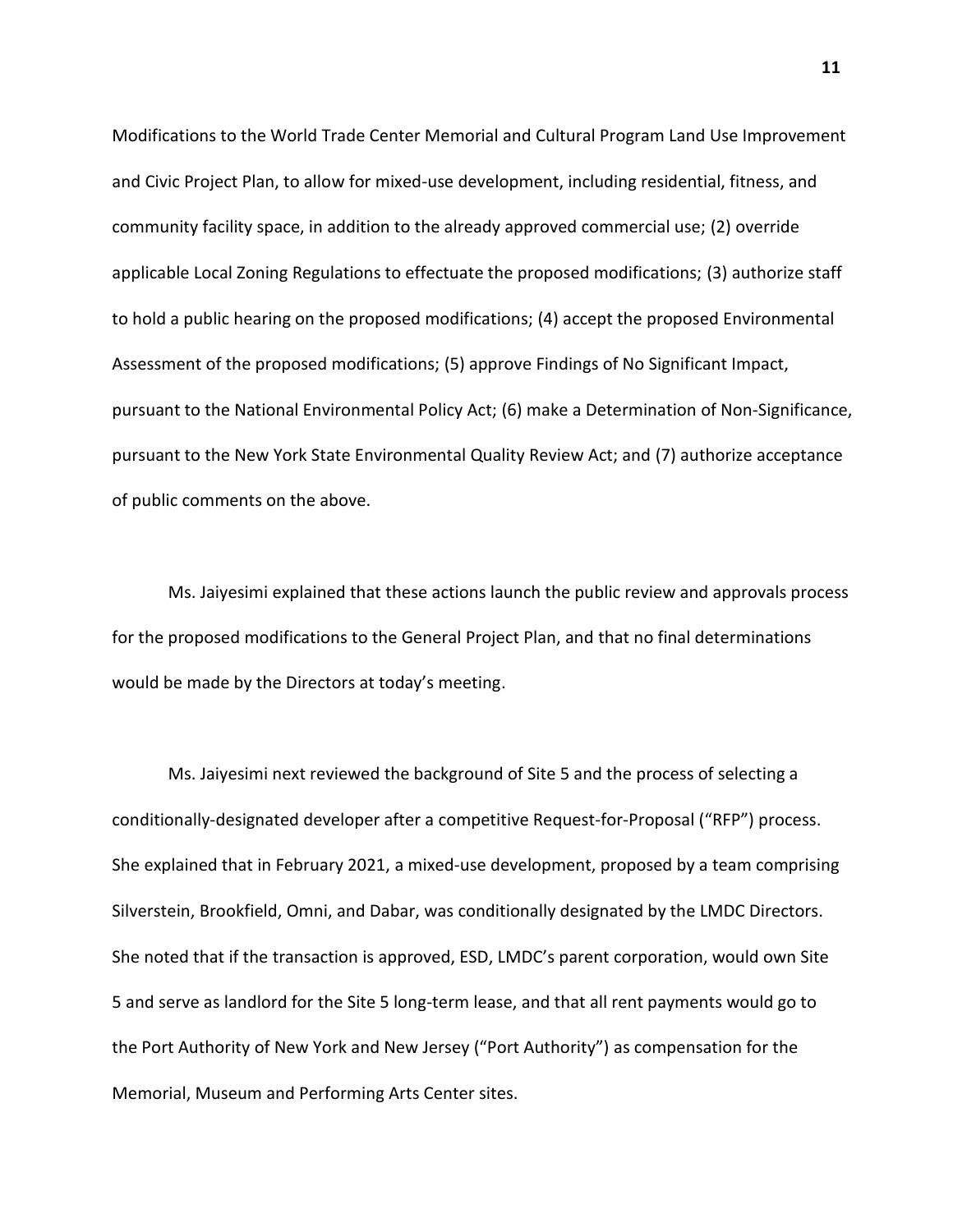Ms. Jaiyesimi explained that the Directors are not being asked to consider or approve the property transaction from LMDC to ESD at this meeting. She further explained that the proposed modifications to the GPP would permit either a commercial project or a mixed-use project on Site 5, and that any specific transaction with the conditionally-designated developer would require additional board action at a later date. She noted that proposed design guidelines which would govern mixed-use development at the site have been included in these materials. She further noted that as discussions continue with the public and with the conditionally designated developer, these design guidelines may be adjusted consistent with the ultimately approved project.

Ms. Jaiyesimi next provided background on the public engagement process following conditional designation of the developer, including LMDC launching a WTC Site 5 community advisory committee ("CAC"), comprised of elected officials and other local leaders and stakeholders. She noted that LMDC and ESD staff had been regularly presenting at the local Community Board ("CB1") meetings and that feedback from the CAC and CB1 has been instrumental in shaping multiple aspects of the proposed mixed-use Project option.

Ms. Jaiyesimi also noted that that affordable housing has been a major discussion point on the project over the last few months. She explained that the Site 5 RFP required that any mixed-use proposal comply with the affordability requirement of the City's Mandatory Inclusionary Housing program. She further explained that the proposed Project would include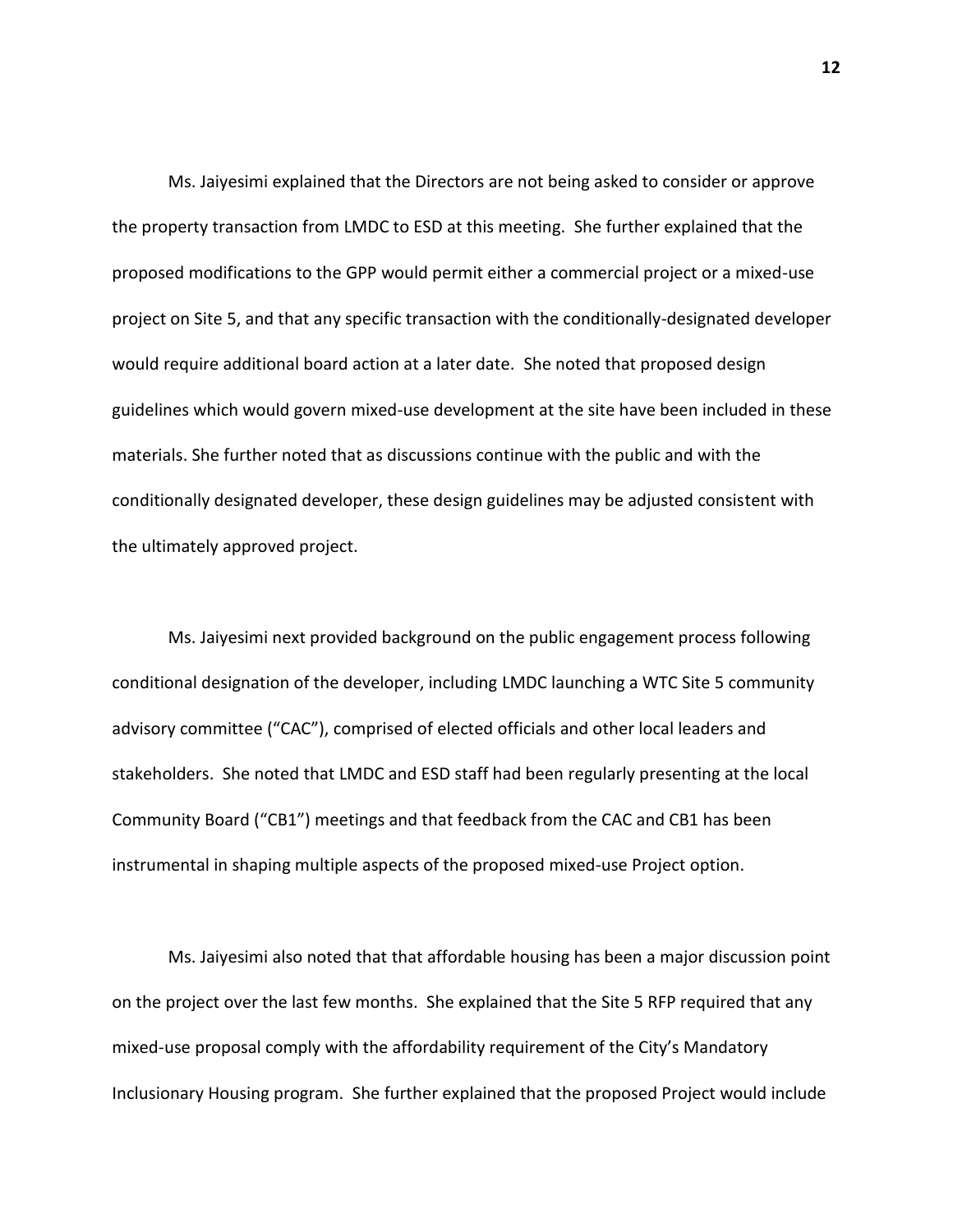approximately 1,200 residential units, and that, in consultation with the City, it was determined that 25% of the units, or approximately 300 units, would be affordable to households making an average of 50% of Area Median Income, which currently equates to \$41,800 for an individual, scaling up to \$59,650 for a family of four. She noted that requests from community representatives and elected officials for increased affordable housing at the site. She further noted that the Project Team is in ongoing discussions about these requests and will participate in an upcoming public forum being sponsored by the local elected officials on the issue.

Ms. Jaiyesimi next explained that, in terms of next steps, with the Directors' approval, LMDC, ESD and the Port Authority will continue robust public engagement on the proposed Project in the coming months. She explained that, if authorized by the Directors, LMDC and ESD would hold a joint public hearing, anticipated to be held on January 12, 2022, followed by a public comment period ending February 15, 2022. She further explained that in Spring 2022, staff anticipates returning to the Directors for further consideration of the proposed modifications to the GPP and the proposed Project.

In response to a question from Director McVay Hughes, Ms. Jaiyesimi detailed the number of presentations to the Community Board that had been made thus far on the Site 5 project. She advised that ESD/LMDC staff had presented to at least four (4) Community Board 1 meetings, including the Land Use Committee, the Executive Committee, or the CB1 general meeting agenda. She also stated that all of those presentations had been made available to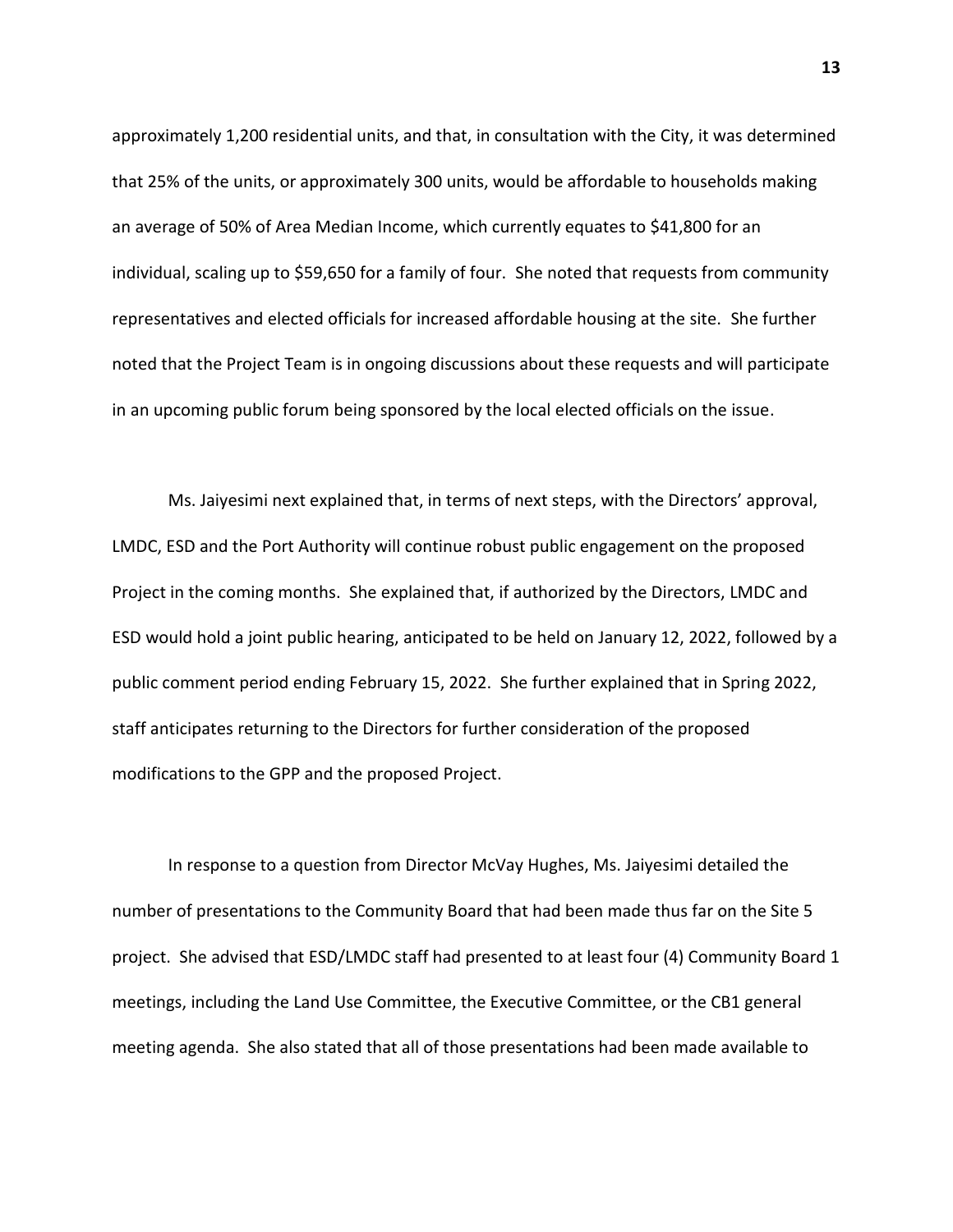CB1, and that she would follow up with CB1 regarding posting the presentations on the CB1 and LMDC websites.

Ms. Weixel explained that this was the beginning of the approvals process for Site 5, and

noted that the public hearing would not occur until the middle of January 2022, with an

additional minimum 30-day comment period thereafter.

Hearing no further questions or comments from the Directors, upon motion duly made

and seconded, the following Resolution was unanimously adopted:

Authorization for New York City (New York County) – 5 World Trade Center; World Trade Center Memorial and Cultural Program Land Use Improvement and Civic Project – Land Use Improvement and Civic Project Findings; Acceptance of Environmental Assessment; Determination that No Supplemental Environmental Impact Statement is Needed Pursuant to National Environmental Policy Act and State Environmental Quality Review Act and their implementing regulations; Adoption of Modified General Project Plan; Override of Local Zoning Regulations and Other Local Laws; Authorization to Hold a Public Hearing; and Authorization to Take Related Actions

RESOLVED, that, on the basis of the materials presented to this meeting (the "Materials"), a copy of which is hereby ordered filed with the records of the Corporation relating to the World Trade Center Memorial and Cultural Program Land Use Improvement and Civic Project, the Corporation hereby determines and finds pursuant to Section 10(c) of the New York State Urban Development Corporation Act of 1968, as amended (the "Act"), that:

\_\_\_\_\_\_\_\_\_\_\_\_\_\_\_\_\_\_\_\_\_\_\_\_\_\_\_\_\_\_\_\_\_\_\_\_\_\_\_\_\_\_\_\_\_\_\_\_\_\_\_\_\_\_\_\_\_\_\_\_\_\_\_\_\_\_\_\_\_\_\_\_\_\_\_\_\_\_

- (1) the area in which the project is to be located is a substandard or insanitary area, or is in danger of becoming a substandard or insanitary area and tends to impair or arrest the sound growth and development of the municipality;
- (2) the project consists of a plan or undertaking for the clearance, re-planning, reconstruction and rehabilitation of such area and for recreational and other facilities incidental or appurtenant thereto; and
- (3) the plan or undertaking affords maximum opportunity for participation by private enterprise, consistent with the sound needs of the municipality as a whole; and be it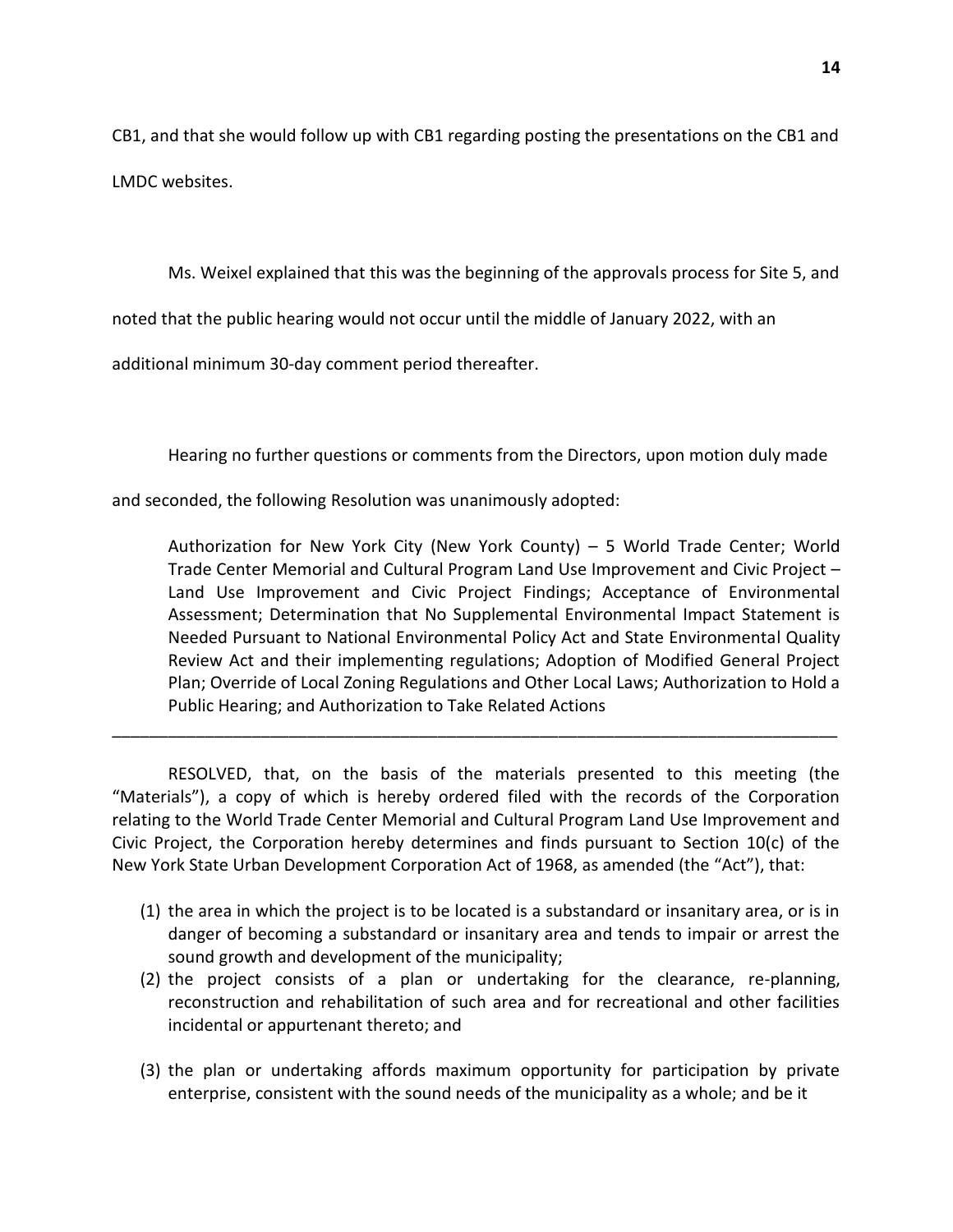FURTHER RESOLVED, that, on the basis of the Materials, the Corporation hereby determines and finds pursuant to Section 10(d) of the Act, that:

- (1) there exists in the area in which the project is to be located, a need for the educational, cultural, recreational, community, municipal, public service or other civic facility to be included in the project;
- (2) the project shall consist of a building or buildings or facilities which are suitable for educational, cultural, recreational, community, municipal, public service or other civic purposes;
- (3) such project will be leased to or owned by the state or an agency or instrumentality thereof, a municipality or an agency or instrumentality thereof, a public corporation, or any other entity which is carrying out a community, municipal, public service or other civic purpose, and that adequate provision has been or will be, made for the payment of the cost of acquisition, construction, operation, maintenance and upkeep of the project; and
- (4) the plans and specifications assure or will assure adequate light, air, sanitation and fire protection; and be it

FURTHER RESOLVED, that, on the basis of the Materials, the Corporation hereby determines and finds pursuant to Section 10(g) of the Act that there are no families or individuals to be displaced from the Project area; and be it

FURTHER RESOLVED, that, on the basis of the Materials; the Corporation hereby approves, subject to public review and comment, the Environmental Assessment for the Proposed Actions attached as Exhibit C in the Materials (the "EA") for the adoption of modifications to the General Project Plan for the World Trade Center Memorial and Cultural Program (the "MGPP") and the other proposed actions described in the EA (collectively, the "Proposed Actions") in the form submitted at this meeting and finds that the EA meets the requirements of the National Environmental Policy Act ("NEPA") and the New York State Environmental Quality Review Act ("SEQRA") and other applicable laws and regulations; and be it

FURTHER RESOLVED, that, on the basis of the Materials, the Corporation hereby approves and adopts, subject to public review and comment, the proposed Finding of No Significant Impact and Determination of Non-Significance annexed as Exhibit D in the Materials ("FONSI"), copies of which document are hereby filed with the records of the Corporation, and finds that the FONSI meets the requirements of NEPA and SEQRA and other applicable laws and regulations, and determines that the Proposed Actions will not, either individually or cumulatively, have a significant impact on the quality of the human environment or a significant adverse environmental impact not already analyzed and disclosed in the Final Generic Environmental Impact Statement for the World Trade Center Memorial and Redevelopment Plan; and that no supplemental environmental impact statement is needed in connection with the Proposed Actions; and be it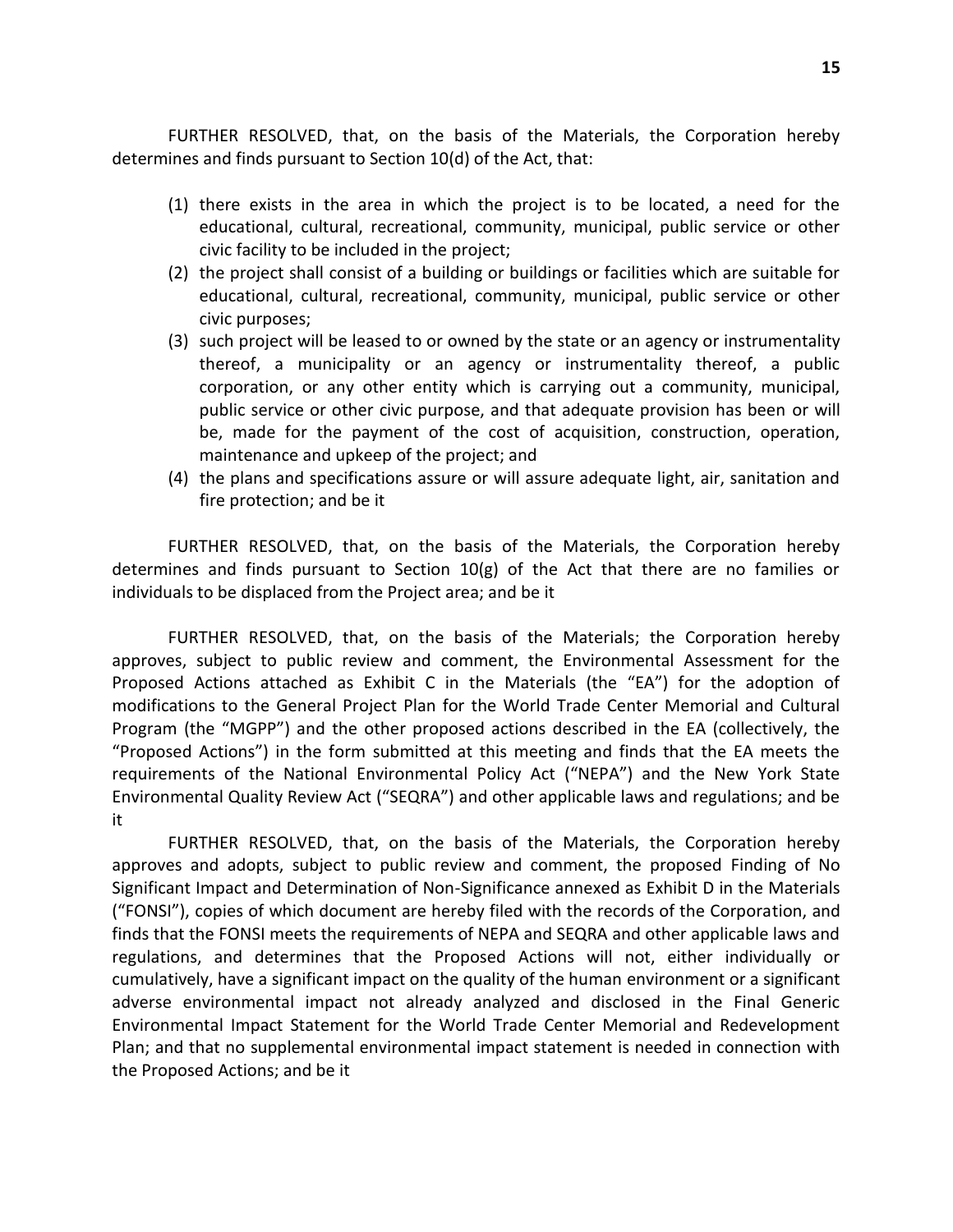FURTHER RESOLVED, that the officers of the Corporation or any such officer's designee, acting singly, be, and each of them hereby is, authorized in the name and on behalf of the Corporation to take all actions necessary or appropriate in connection with the EA, FONSI and Proposed Actions pursuant to NEPA, SEQRA and any other applicable law, including without limitation, the providing, filing or making available of copies of the EA and FONSI and/or the acceptance of public comments; and making a report or reports thereon to the Board of Directors; and be it

FURTHER RESOLVED, that, on the basis of the Materials and subject to Section 16 of the Act, the Corporation does hereby adopt the proposed MGPP as presented to this meeting, a copy of which MGPP is hereby ordered filed with the records of the Corporation; and be it

FURTHER RESOLVED, that, on the basis of the Materials, the Corporation hereby finds, pursuant to Section 16(3) of the Act, that it is not feasible or practicable for the Project described in the Materials to comply with all local zoning and other land use regulations and, accordingly, the Corporation hereby overrides the local zoning regulations, and other local laws inclusive of the City Map and the Uniform Land Use Review Procedure, as and to the extent described in the Materials and in the MGPP for the specified purposes of the Project; and be it

FURTHER RESOLVED, that the officers of the Corporation or any such officer's designee, acting singly, be, and each of them hereby is, authorized in the name and on behalf of the Corporation to hold a public hearing on the MGPP in accordance with the requirements of the Act; and be it

FURTHER RESOLVED, that the officers of the Corporation or any such officer's designee, acting singly, be, and each of them hereby is, authorized in the name and on behalf of the Corporation to take all actions necessary or proper, in their respective sole discretion, to comply with the requirements of the Act in connection with the adoption of the MGPP and the holding of a public hearing thereon; and be it

FURTHER RESOLVED, that the MGPP shall not be final until action is taken as provided in the Act, and until such time as all requirements of the Act and other applicable law in connection therewith have been satisfied; and be it

FURTHER RESOLVED, that the officers of the Corporation or any such officer's designee, acting singly, be, and each of them hereby is, authorized and directed in the name and on behalf of the Corporation to execute and deliver any and all documents and to take any and all actions necessary or proper, in their respective sole discretion, as may be necessary or appropriate to effectuate the foregoing resolutions.

\* \* \*